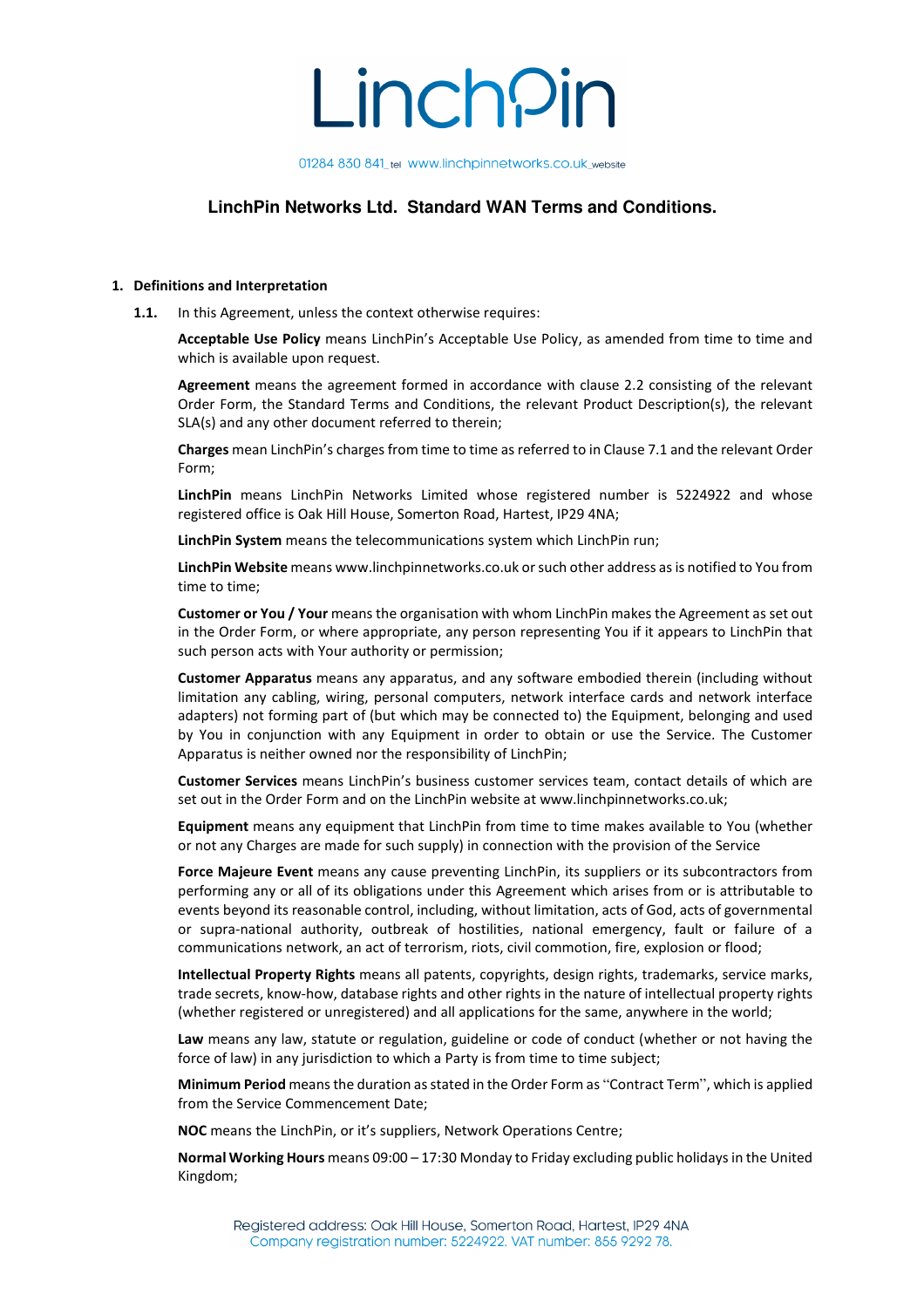#### 01284 830 841\_tel www.linchpinnetworks.co.uk\_website

**Order Form** means LinchPin's order form setting out, amongst other things: Customer details, the Services and the Charges, referring to these Standard Terms and Conditions and which is accepted by LinchPin in accordance with clause 2.2;

**Party** means each of LinchPin and You;

**Password** means a password, code, PIN number, account number, smart card or other security device issued to You by LinchPin;

**Product Description** means the document setting out the description of the relevant Service(s) and SLA and referred to in the relevant Order Form(s);

**Service** means the service(s) defined in the relevant Order Form;

**Service Commencement Date** means the date the relevant Service is available for use by You;

**SLA** means the service level agreement(s) applicable to the relevant Service(s) referred to in the relevant Product Description;

**Service Terms and Conditions** means the Standard Terms and Conditions set out here on pages 1 to 18, as varied from time to time, that apply to the Service and which form part of the Agreement;

**Site** means the site at which any Equipment shall be located or to which the Service shall be provided;

**Site Occupier** means the occupier of a Site and of such other premises which LinchPin needs to access to supply the Service, and shall include its successors and permitted assignees;

**Site Wayleave** means LinchPin's standard form wayleave agreement from time to time to be executed by LinchPin and the Site Occupier in respect of the relevant Site;

**Software** means any software supplied to You by LinchPin in connection with or to enable You to use the Service;

**Special Terms** means LinchPin's additional Terms and Conditions (if required) contained in, and relating to, a particular Order;

**Stranded Costs** means any pre-committed charges incurred by LinchPin due to the service being cancelled, amended or materially delayed by cause of the Customer's failure to comply with the terms of this Agreement;

**Survey** means any survey or other investigations carried out by or on behalf of LinchPin that LinchPin in its absolute discretion deems necessary prior to the installation of Equipment, and/or the provision of the Service;

**Technical Stage 1, Technical Stage 2** mean the forms requiring completion following the submission of an Order Form in order for LinchPin to complete the provision of the Service;

**Third Party Supplier(s)** means any party other than LinchPin and You that LinchPin elects to use to provide part of the Service, including but not limited to parties suppling access circuits as described in the Product Description;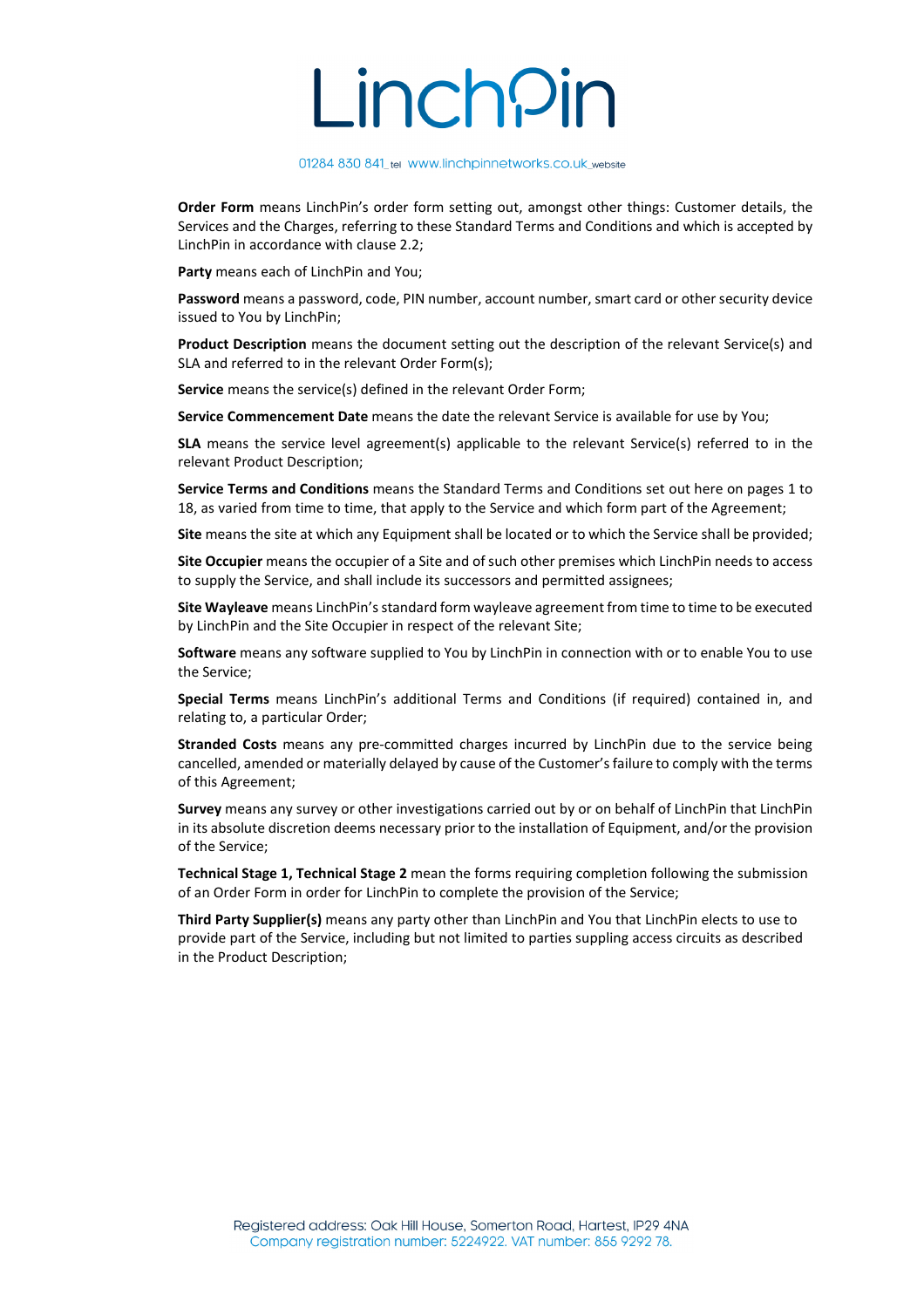

- **1.2.** References in the Agreement:
	- **1.2.1.** To a statutory provision will be interpreted as a reference to such provision as amended or reenacted from time to time;
	- **1.2.2.** To a "person" includes any company (as defined in Section 1 Companies Act 2006), firm, body corporate or corporation (as defined in Section 1173(1) Companies Act 2006) or person, partnership or organisation;
	- **1.2.3.** To a Party includes its respective successors and permitted assignees and their respective employees and agents; and
	- **1.2.4.** To any word in the singular include the plural and vice versa.
- **1.3.** Headings are for convenience only and do not affect the interpretation of the Agreement.
- **1.4.** Where in the Agreement You agree not to do any act or thing You also agree not to allow (including without limitation, taking all reasonable preventative measures) any other person to do that act or thing. Where in the Agreement You specifically acknowledge any provision or statement, You are deemed to agree to such provision or statement.
- **1.5.** A reference to a third person or third party is a reference to a person who is not party to the Agreement.
- **1.6.** The words 'include', 'including', 'for example' or 'such as' are not used as, and are not to be interpreted as, words of limitation, and, when introducing an example, do not limit the meaning of the words to which the example relates to that example or examples of a similar kind.

#### **2. Ordering Services**

- **2.1.** You are responsible for providing LinchPin all information that is relevant for the provision of the Service, including information requested as part of the Order Form, Technical Stage 1 and Technical Stage 2. LinchPin will have no responsibility for any failure of or to provide the Service which is a result of any failure on your part to provide accurate and complete information. Failure to provide information as requested may result in delays in the Service commencement and/or charges being applied prior to the Service Commencement Date.
- **2.2.** The submission of the Order Form or Purchase Order is an offer from You to enter into a contract with LinchPin for the provision of Services specified on the Order. As instructed by the requirements of the Order Form, submission of the Order Form is acceptance from you of the LinchPin Standard Terms and Conditions as laid out in this document. Subject to clause 2.3, on LinchPin's acceptance of the Order Form the Agreement will be formed for the provision of the Services and You will not be entitled to cancel or amend the Services (unless terminated in accordance with this Agreement)
- **2.3.** The Agreement is conditional on a satisfactory Survey and, where applicable, agreement of the Site Wayleave by the Site Owner. The Agreement may be cancelled by LinchPin without liability if the results of any Survey are in LinchPin's reasonable opinion unsatisfactory or the Site Wayleave is not agreed.
- **2.4.** If a service is cancelled, amended or materially delayed by cause of Your default during the provision of the service You shall reimburse LinchPin for any stranded costs including any charges levied by Third Party Suppliers
- **2.5.** No terms and conditions contained in any document provided by You to LinchPin (including without limitation on any purchase order) will apply and any such provisions are hereby excluded.

#### **3. Equipment**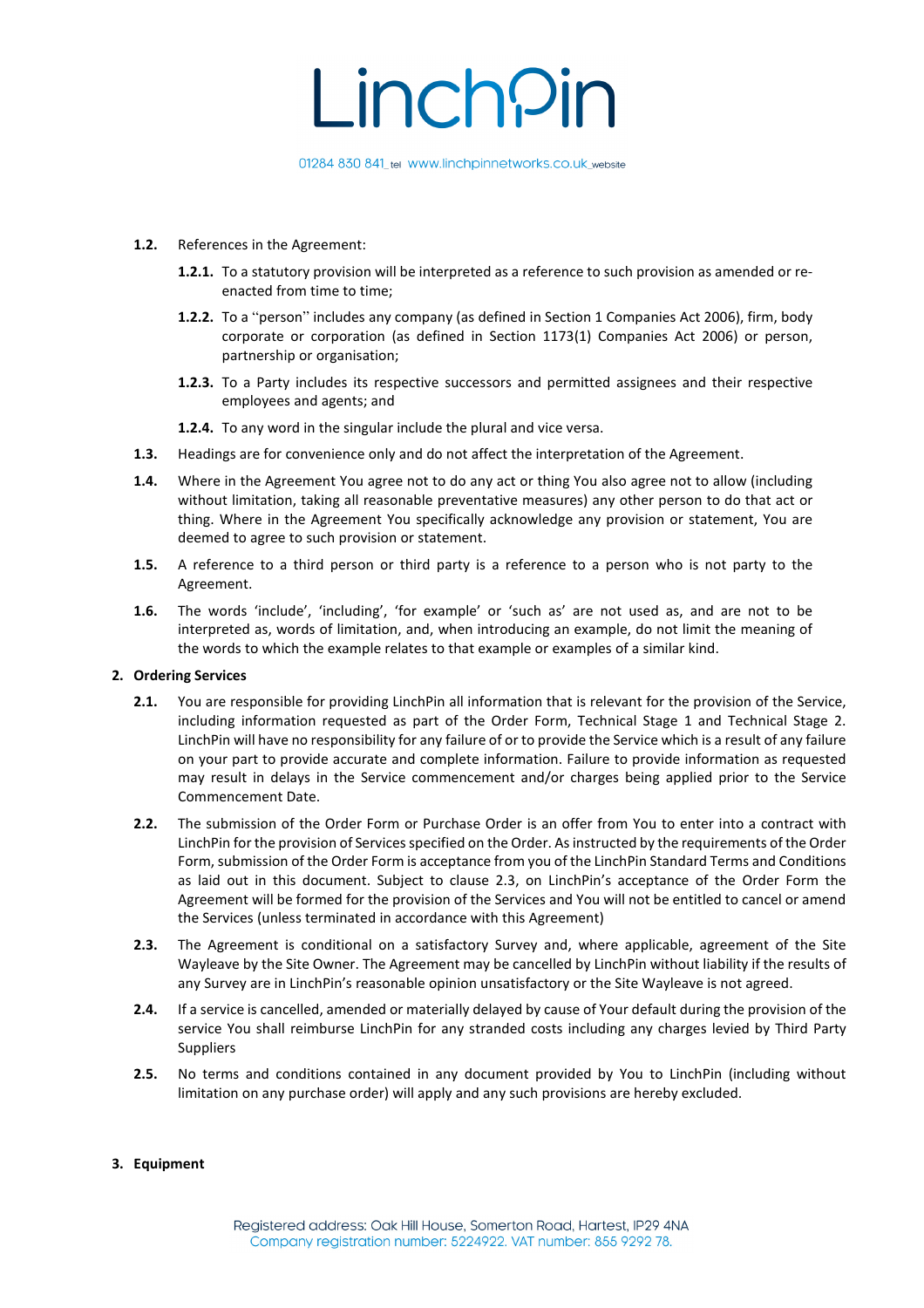

Where under the Agreement LinchPin is installing Equipment:

- **3.1.** Upon completion of the conditions set out in clause 2.3, LinchPin shall use its reasonable endeavours to install and connect the Equipment.
- **3.2.** You must provide (at Your cost) appropriate space, power, ducting and environment to install and maintain the Equipment at the Site. You must ensure that any necessary preparation is effected before the Equipment is connected and in accordance with LinchPin's instructions (if any), including the provision of a reliable electricity supply.
- **3.3.** Prior to installation of the Equipment You must take all necessary steps to back up and secure Your information and data. You must comply with all reasonable instructions notified to You relating to the preparation of Customer Apparatus and/or the Site. LinchPin shall have no liability for any damage arising from Your failure to effectively carry out such preparations.
- **3.4.** If You fail to take delivery or allow installation of the Equipment on any agreed delivery or installation date LinchPin may arrange for its storage at Your risk and You shall be liable to LinchPin for the reasonable additional costs incurred as a result of your failure to take delivery.
- **3.5.** The Equipment shall remain the exclusive property of LinchPin or its nominee. LinchPin may modify, substitute, renew or add to the Equipment from time to time at its sole discretion provided that such modifications, substitutions, renewals or additions shall not materially adversely affect the Service. Subject to clause 3.4, risk in and liability for Equipment shall pass to You on delivery of the Equipment.
- **3.6.** You are responsible for ensuring at all times the safe keeping and proper use of the Equipment at the Site. Except where such loss or damage is solely attributable to the negligent act or omission of LinchPin, its employees, sub-contractors or agents You must indemnify LinchPin for any loss or damage to the Equipment. In particular (but without prejudice to the generality of the foregoing and without limitation) You covenant:
	- **3.6.1.** Not to (and to ensure that no other person shall) sell, let, transfer, dispose of, mortgage, charge, modify, repair, service, tamper with, remove or interfere with the Equipment or suffer any distress, seizure or execution to be levied against any of the Equipment or otherwise do anything prejudicial to LinchPin's rights in the Equipment;
	- **3.6.2.** To keep the Equipment at the Site and stationary at all times;
	- **3.6.3.** Not to add to, modify, or in any way interfere with the Equipment,
	- **3.6.4.** Notwithstanding the above, in the case of an emergency, to take whatever steps as are reasonably necessary to safeguard the Equipment and to notify LinchPin as soon as possible of the circumstances of such emergency;
	- **3.6.5.** Not to cause the Equipment to be repaired, serviced or otherwise attended to except by an authorised representative of LinchPin;
	- **3.6.6.** Not to do anything or knowingly to allow any circumstance, matter or thing, which is likely to damage the Equipment or detract from or impair its performance or operation;
	- **3.6.7.** Not to remove, tamper with or obliterate any words or labels on the Equipment or any part thereof; and
	- **3.6.8.** To permit LinchPin or its agent to inspect, test and maintain the Equipment at all reasonable times and on reasonable notice.
- **3.7.** Notwithstanding Clauses 3.5, 3.6, 6.7 and 6.8, You are responsible for returning to LinchPin the Equipment immediately upon request in the same condition as it was initially provided excepting reasonable wear and tear. LinchPin shall, until such removal is effected, be entitled to continue to charge You and You shall pay such Charges together with any additional costs and expenses caused to LinchPin. Risk in and liability for Equipment shall pass back to LinchPin on receipt of the returned Equipment;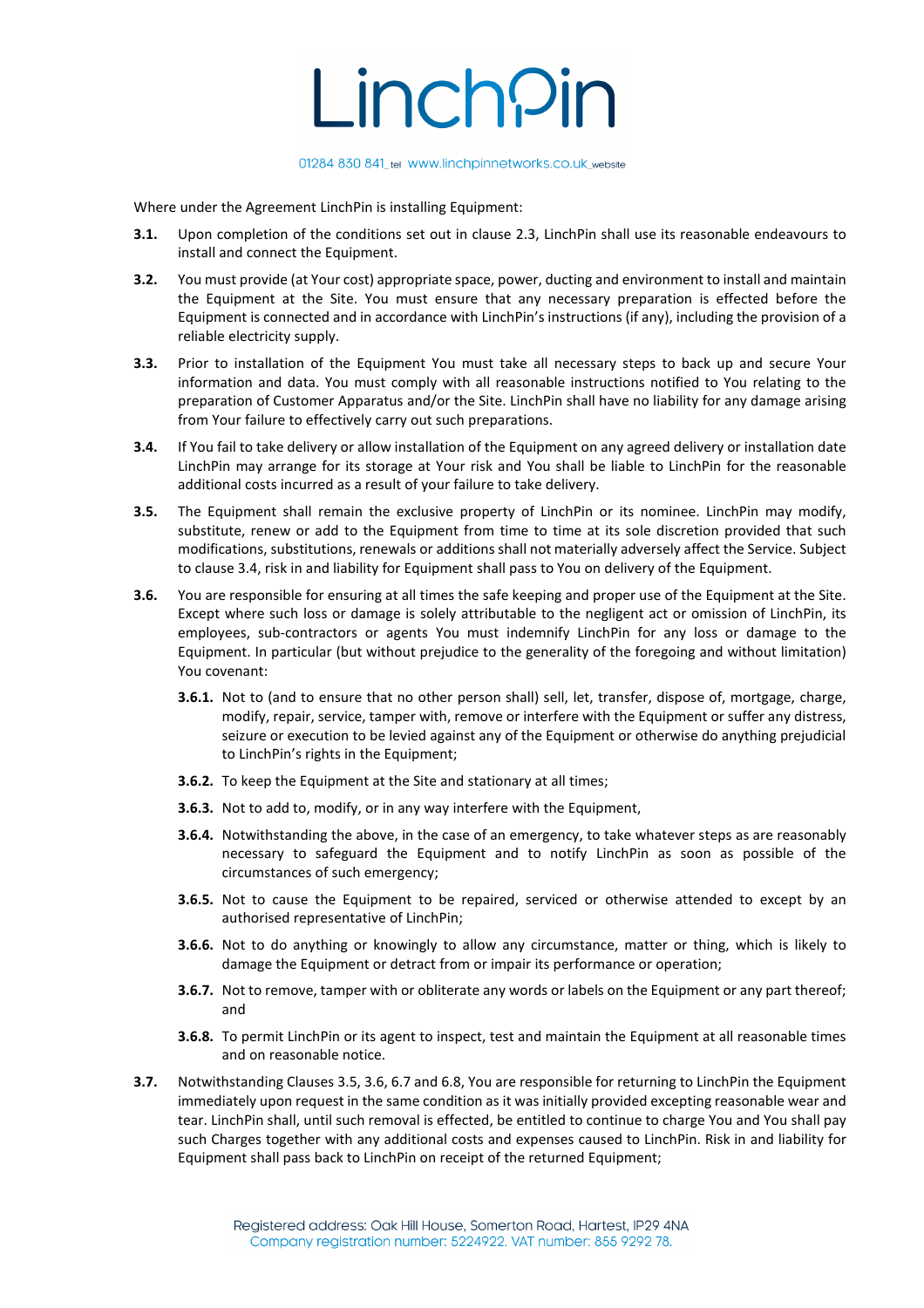### 01284 830 841\_tel www.linchpinnetworks.co.uk\_website

- **3.8.** LinchPin shall have no liability whatsoever for any loss or damage incurred as a direct or indirect result of Your breach of Clause 3.6 and/or Clause 3.7.
- **3.9.** You must immediately notify LinchPin of any loss or damage to the Equipment.
- **3.10.** Following the installation of the Equipment LinchPin shall conduct tests to ensure that the Service is ready for use. All tests shall if You so request be carried out in the presence of Your duly authorised representative provided that such representative is available at such reasonable times as LinchPin may specify.
- **3.11.** Notwithstanding Clauses 3.6.1 and 3.6.2 You may by not less than 30 days' written notice request LinchPin to re-locate the Equipment. LinchPin shall use reasonable endeavours to comply with such request. You must pay LinchPin's reasonable Charges for any such re-location.
- **3.12.** Nothing in the Agreement shall act to transfer ownership of any Equipment to You. For the avoidance of doubt, transfer of ownership to You is not implied where charges are levied separately for Customer Premises Equipment (as described in the Order Form and relevant Product Description), unless expressly agreed upon in writing between the Parties.
- **3.13.** You must effect and maintain suitable insurance in respect of relevant risks for the Equipment.

### **4. Customer Apparatus**

- **4.1.** At Your request LinchPin may agree, subject to payment of its applicable Charges and satisfactory Survey to use for the provision of the Service Customer Apparatus, which may include cabling and/or wiring already installed at the Site. Where You make such request You warrant that You have full title or all other necessary rights to use (and permit LinchPin and its authorised representatives to use) such Customer Apparatus, that it is in good working order, is correctly installed and that it meets all applicable Laws and standards and any specifications notified to You by LinchPin.
- **4.2.** LinchPin shall have no liability for any loss or damage arising directly or indirectly from use of the Customer Apparatus, whether or not LinchPin shall have recommended the use and/or performance of such Customer Apparatus.
- **4.3.** You are entirely responsible for the security of access to Your computer systems and the integrity of information stored thereon.
- **4.4.** Unless otherwise agreed in writing You are responsible for ensuring that Customer Apparatus is programmed, equipped, compatible and connected for use of the Service in accordance with LinchPin's reasonable instructions (including any minimum specification requirements referred to in the Order and/or Product Description) and any other instructions or safety and security procedures applicable to the use of Customer Apparatus.
- **4.5.** LinchPin may require You to disconnect (in which case You must do so promptly) or may itself disconnect any Customer Apparatus if in LinchPin's reasonable opinion: (i) it does not conform to applicable standards, approvals or any relevant Law for the time being in force; or (ii) it may cause injury to any person or material damage to property; or (iii) it may materially impair the quality of any service provided by LinchPin.
- **4.6.** LinchPin has no liability whatsoever where any inability to use the Service is due to incompatibility between Customer Apparatus and the Equipment or Service, or for any breakdown or failure in Customer Apparatus.

#### **5. Allocations and Use of Telephone Numbers**

- **5.1.** Any telephone numbers allocated do not belong to You. You accept that You do not acquire any rights whatsoever in such telephone numbers and You must make no attempt to apply for registration of the same as a trademark, service mark, or domain name whether on its own or in conjunction with some other words or trading style.
- **5.2.** You are not entitled to sell or agree to transfer to a third party any telephone number allocated to You.
- **5.3.** LinchPin shall be entitled, for commercial, operational or technical reasons or in order to comply with the requirement of any competent authority to withdraw or change any telephone number or code or group of telephone numbers or codes allocated to You. Where a telephone number is already in operational use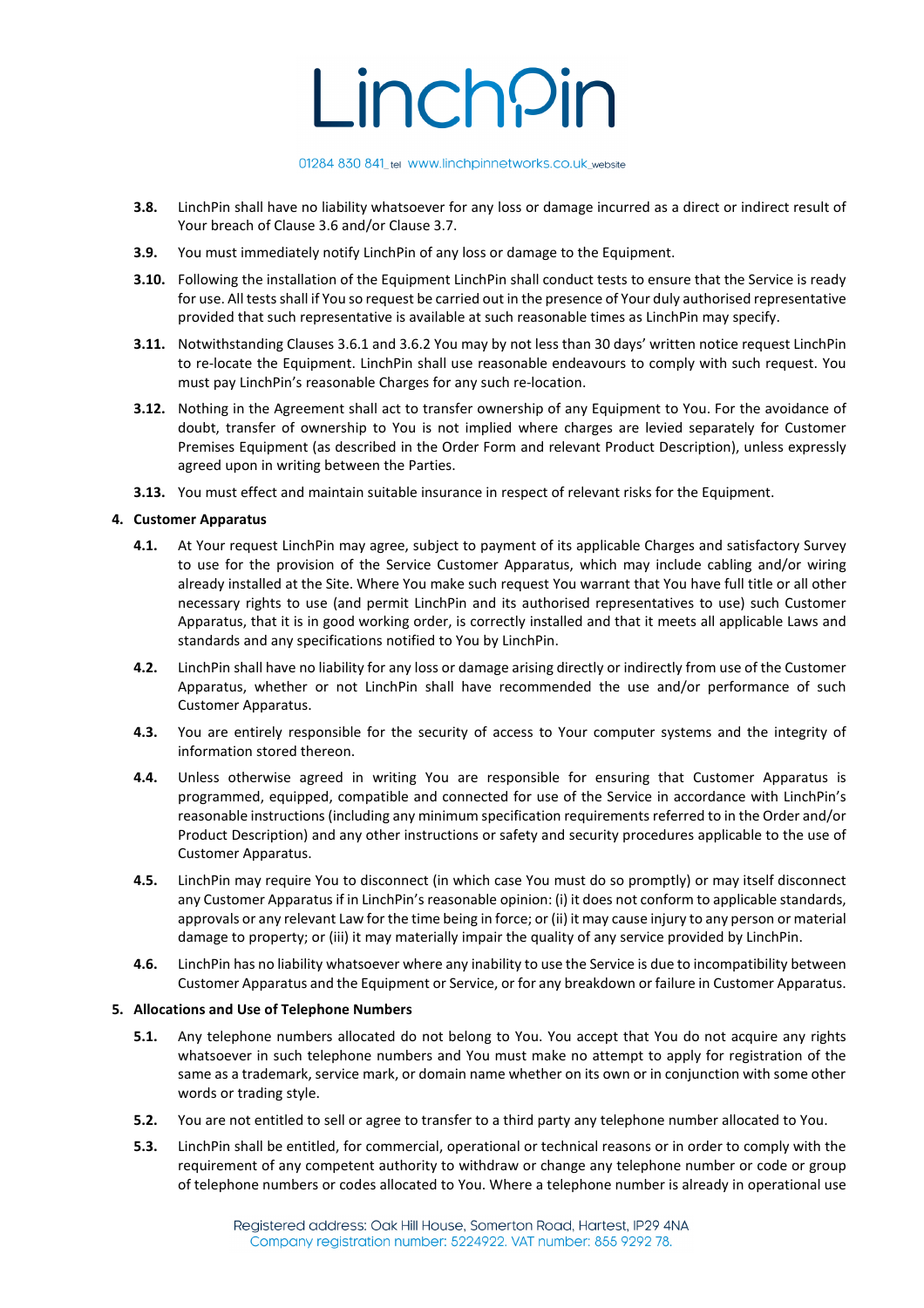### 01284 830 841\_tel www.linchpinnetworks.co.uk\_website

by You, LinchPin shall use reasonable endeavours to give You reasonable prior notice. LinchPin shall not be liable for any costs, inconvenience or other losses (including without limitation marketing and stationery costs) incurred by You as a result of any change or withdrawal as described in this Clause.

- **5.4.** If at Your request a specific telephone number is allocated to You, You shall be responsible for all necessary investigations and inquiries as to the legitimacy or use of such numbers and LinchPin shall have no liability whatsoever with respect to the number chosen and its use by You.
- **5.5.** If You are allocated a number which falls within a range of numbers classified from time to time by OFCOM (or any other competent authority) as being for the provision of a particular type of service, then You must ensure that any service provided by You on that number conforms at all times with the type allocated to that number range.

# **6. Access to Site**

Clauses 6.1 – 6.8 apply where LinchPin requires access to the Site in order to provide the Service.

- **6.1.** You warrant that You are the current and lawful occupier of the Site and that You are the owner of the Site or a tenant of it.
- **6.2.** Any person in apparent authority at the Site who grants entry shall be deemed to have Your authority to grant such entry.
- **6.3.** You grant LinchPin and its employees, agents or contractors the right:
	- **6.3.1.** Upon reasonable prior notice to You (except in an emergency when no notice shall be required) to execute any works on the Site necessary for the installation, repair or termination of the Service;
	- **6.3.2.** To keep and operate the Equipment on the Site;
	- **6.3.3.** To enter the Site to inspect any Equipment;
- **6.4.** LinchPin shall cause as little damage as reasonably possible when exercising any of its rights under Clause 6.3.1 and shall make good (to Your reasonable satisfaction) any damage that LinchPin, its employees, agents or contractors may cause to the Site.
- **6.5.** You shall provide a safe and suitable working environment for LinchPin's employees, agents or contractors at the Site to enable LinchPin to carry out its obligations under this Agreement.
- **6.6.** You shall provide in writing notice of any specific health and safety requirements the LinchPin employee, agent or contractor may encounter. This includes but is not limited to any requirement to work at height and any asbestos risks present. You shall notify LinchPin of such requirements prior to Our employees, agents or contractors attending site, and given reasonable time for LinchPin to ensure necessary preparations are in place. Failure to do so may result in the LinchPin employee, agent or contractor leaving site without completing the necessary work and You shall be liable to pay any additional direct or indirect costs that arise.
- **6.7.** For the duration of the Agreement and for 60 days thereafter You shall grant and maintain and/or procure the grant and maintenance of any rights and permissions necessary in order for LinchPin to connect and maintain the Equipment at the Site, to provide the Service and to remove the Equipment (notwithstanding Clause 3.7) following termination of the Agreement.
- **6.8.** Without prejudice to LinchPin's other rights and remedies, notwithstanding Clause 3.7, LinchPin reserves the right to recover and resell the Equipment and, for that purpose, You grant to LinchPin an irrevocable licence to enter the premises where the Equipment is located during Normal Working Hours following two (2) Working Days' notice.
- **6.9.** You shall reimburse LinchPin for any charges levied on LinchPin by the relevant Third Party Supplier as a result of that supplier not being given access to the Site as previously arranged and agreed with You. You shall be entitled to see reasonable documentary evidence attesting to such incurred charges for aborted site visits by such supplier.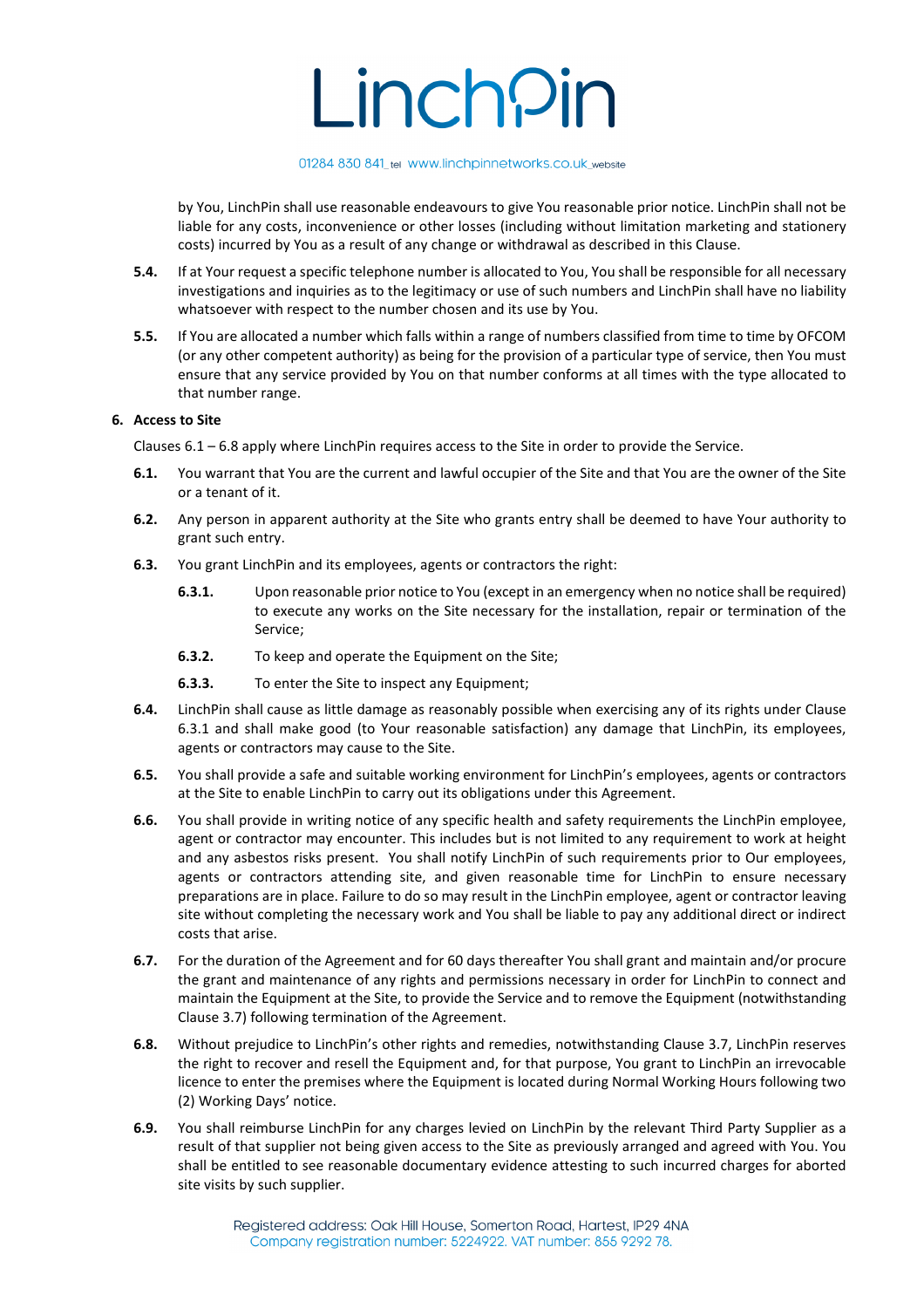#### 01284 830 841\_tel www.linchpinnetworks.co.uk\_website

### **7. Charges Payment and Interest**

- **7.1.** Charges for the Service are as agreed on the Order Form and we will charge you fair and reasonable costs for your usage (and any reasonable administration costs) in excess of your Service usage limit (usage cap).
- **7.2.** LinchPin may increase or implement new Charges in line with Third Party Supplier enforced increases, including but not limited to RPI increases
- **7.3.** All Charges are subject to the Survey. If following the Survey, LinchPin incurs additional costs in providing the Service, LinchPin shall be entitled on notification to You to increase the Charges by the amount of such costs. You agree to pay such increased Charges
- **7.4.** It is a condition of the Agreement that You pay the Charges in full without any set-off, deduction, withholding, restriction or condition whatsoever.
- **7.5.** Other than where Charges are based solely on usage, Your liability for Charges starts from the effective date of the Agreement (as referred to in Clause 9.1) whether or not the Service is used. You are liable for the Charges where the Service is used by third parties.
- **7.6.** Unless otherwise specified on the Order Form, Charges will apply from the Service Commencement Date.
- **7.7.** Where prior to entering into the Agreement or at any time during its term, You have indicated any anticipated usage/take up levels of the Service and such usage/take up levels are not met, LinchPin may, without prejudice to any other rights under the Agreement, apply revised Charges. Such revised Charges shall not be subject to Clauses 18.1 or 18.2.
- **7.8.** Charges shall be invoiced by LinchPin in accordance with the relevant Order Form and shall be payable by You to LinchPin (or such person as LinchPin or the person invoicing on behalf of LinchPin shall specify) within 30 days of the date of such invoice.
- **7.9.** Any charges levied on LinchPin by Third Party Suppliers relating to terminated services shall be passed on to You.
- **7.10.** If payment is not made when due, LinchPin may without prejudice to its other rights, charge interest at 4% per annum above the Bank of England LIBOR on any amount You fail to pay from the date when payment was due until the date of actual payment. Interest will continue to accrue even if the Agreement is terminated. LinchPin shall be entitled, without prejudice to any other rights it may have, to suspend the Service until such time as all payments due and payable to LinchPin have been paid in full together with such sum as LinchPin may charge You in respect of recommencing the Service.
- **7.11.** You must reimburse LinchPin all costs and expenses (including legal costs) incurred in the collection of any overdue amounts. Costs and expenses will continue to accrue even if the Agreement is terminated.
- **7.12.** All sums due to LinchPin under the Agreement are exclusive of Value Added Tax or any other applicable tax which shall be charged to You.

#### **8. Commencement of Services**

- **8.1.** LinchPin will notify You when it is ready to hand-over the Services to You and will commence delivery of the Services from the Service Commencement Date. You shall have three (3) business days from the Service Commencement Date (the "Review Period") in which to notify LinchPin of any material non-conformity of the Services with the Agreement. In the event that You have not served a notice of material non-conformity within the Review Period, the Services shall be deemed to be accepted. If You serve a notice of material non-conformity in the Review Period then LinchPin shall remedy the applicable defect in the Services as soon as reasonably possible and re-submit the applicable Service to You for further review. LinchPin shall have the right, but not the obligation, to be present during the carrying out of any review of the Services.
- **8.2.** LinchPin shall provide the Service materially in accordance with the Agreement, including the applicable Product Description and the applicable Service Level Agreement.
- **8.3.** You must promptly supply LinchPin with all information and materials reasonably required by LinchPin to supply the Service. Failure to do so may result in Charges in line with Clauses 2.1 and 2.4.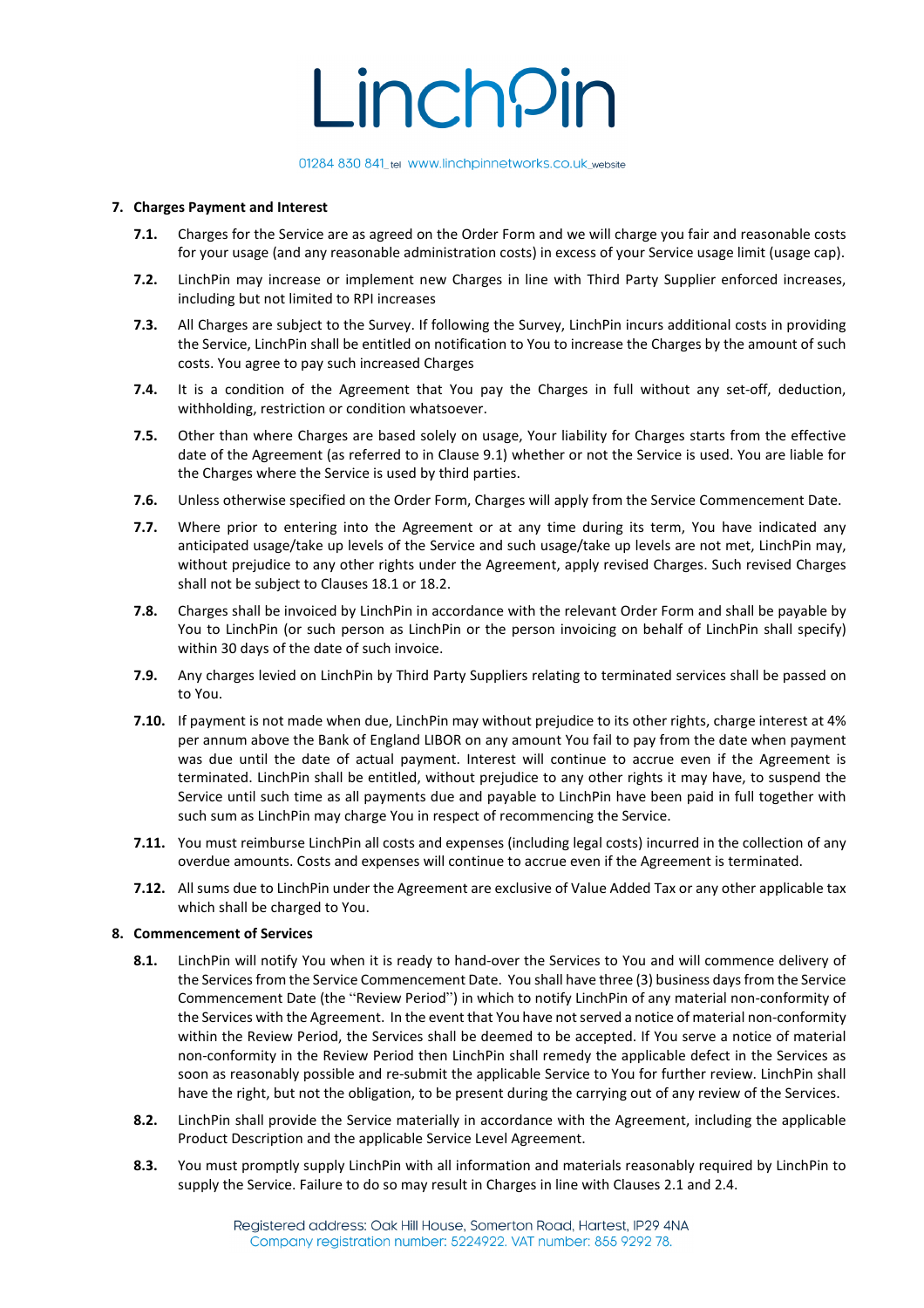### 01284 830 841\_tel www.linchpinnetworks.co.uk\_website

**8.4.** LinchPin shall use the reasonable skill and care of a competent telecommunications service provider in providing the Service. However You accept that it is technically impracticable to provide the Service entirely free of faults or uninterrupted and LinchPin does not undertake to do so.

### **9. Duration and Termination**

- **9.1.** The Agreement shall come into effect in accordance with Clause 2 and may be terminated by either Party giving the other Party 95 days written notice. If the termination date is within the Minimum Period, Charges will apply in line with Clause 9.6.
- **9.2.** Termination of a Service will not affect any other Service which will continue to be subject to this Agreement.
- **9.3.** Subject to earlier termination under this clause, this Agreement shall continue in full force and be in effect until all Services had been terminated.
- **9.4.** LinchPin may terminate the Agreement immediately on written notice if:
	- **9.4.1.** Any Survey is not in LinchPin's discretion satisfactorily completed;
	- **9.4.2.** Any Site Wayleave is not entered into within a reasonable time as determined by LinchPin;
	- **9.4.3.** Any licence, permission or other approval You or LinchPin require from time to time to connect to LinchPin's System or provide the Service expires, is revoked or otherwise ceases to be valid and is not immediately replaced by a further licence, permission or approval conferring on You or LinchPin the appropriate rights;
	- **9.4.4.** You are the subject of bankruptcy or insolvency proceedings in the United Kingdom or elsewhere, a receiver or administrator (or equivalent) is appointed over any of Your assets or You enter into any formal or informal composition or arrangement (or equivalent) with Your creditors or You or LinchPin reasonably believes that such events are reasonably likely to occur. For the purposes of this Clause 9.4.4 "You" shall include Your direct and/or indirect parent company and "Your" shall be interpreted accordingly;
	- **9.4.5.** You make a material mis-statement in the details You have supplied to LinchPin to enable LinchPin to provide the Service;
	- **9.4.6.** You materially breach (including without limitation failure to pay any Charges promptly) the Agreement or any other agreement You have with LinchPin;
	- **9.4.7.** LinchPin suspects on reasonable grounds that You may have committed or may be committing (i) a breach of any Law; and/or (ii) any fraud against LinchPin or any third party;
	- **9.4.8.** Any contract (or part thereof) between LinchPin and a third party provider of telecommunications services is terminated where such termination affects the provision of the Service.
	- **9.4.9** Ofcom or any regulatory body with equivalent authority, suspends the provision of the services either by LinchPin or to You.
- **9.5.** On termination of the Agreement any licence granted to You by LinchPin shall immediately cease, You must immediately stop using the Service and all amounts You owe LinchPin for use of the Service shall be due and payable in full and You shall have no right to withhold or set off any such amounts.
- **9.6.** On termination of the Agreement by reason of Your default You shall be liable to pay LinchPin all Charges that would otherwise have been payable by You during the Minimum Period. LinchPin shall not be obliged to refund any Charges paid in advance.
- **9.7.** The right to terminate the Agreement shall not prejudice any other right or remedy of the Parties in respect of any rights, obligations, or liabilities accrued prior to termination (including, without limitation, termination under Clause 17).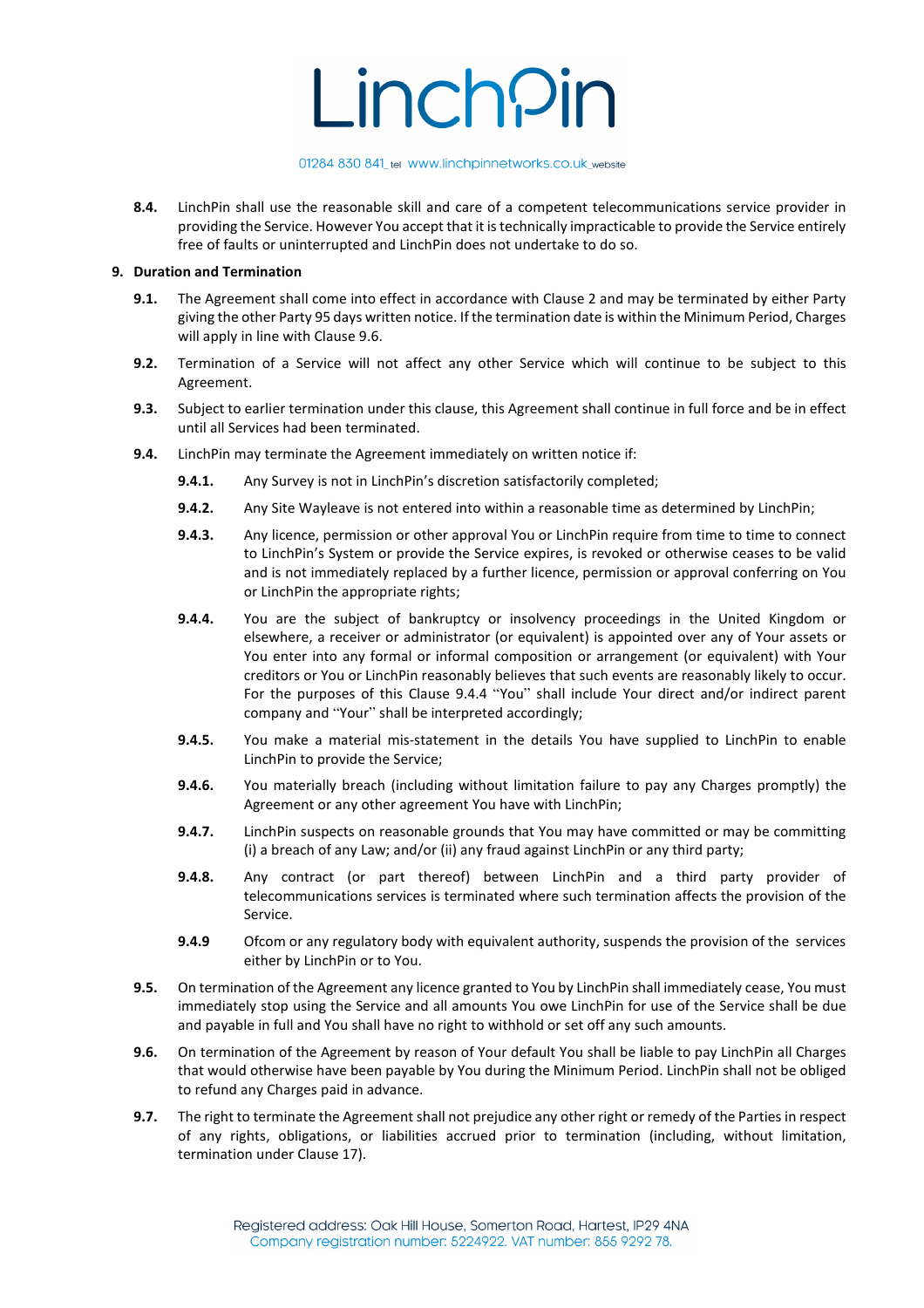# 01284 830 841\_tel www.linchpinnetworks.co.uk\_website

- **9.8.** You may terminate the Agreement immediately on written notice if LinchPin is the subject of bankruptcy or insolvency proceedings in the United Kingdom or elsewhere, a receiver or administrator (or equivalent) is appointed over any of LinchPin's assets or LinchPin enters into any formal or informal composition or arrangement (or equivalent) with its creditors or You reasonably believe that such events are reasonably likely to occur.
- **9.9.** The following clauses will survive termination of the Agreement: 1, 6.9, 7, 9, 12.1, 14, 19 to 21, and 23 to 25.

# **10. Use of the Service**

- **10.1.** You undertake not to re-sell the Service or Equipment or any part thereof to any person other than that specified at the point of order.
- **10.2.** You undertake to use the Equipment and Service in accordance with such conditions and/or instructions as may be notified in writing to You by LinchPin from time to time and in accordance with Law. LinchPin may from time to time vary the technical and/or operational procedures for use of the Service.
- **10.3.** You must at all times use the Services in accordance with LinchPin's Acceptable Use Policy and You agree that LinchPin may monitor your compliance with this policy. You must not use or allow anyone to use the Service:
	- **10.3.1.** To send or receive a communication which is offensive, abusive, indecent, obscene or menacing;
	- **10.3.2.** To cause annoyance, inconvenience or anxiety to anyone;
	- **10.3.3.** To violate or infringe the rights of any person;
	- **10.3.4.** To make excessive use of, or place unusual burdens on the Service, for example by sending or receiving large volumes of email, excessively large email attachments or streaming of content;
	- **10.3.5.** In breach of the Agreement; or
	- **10.3.6.** In breach of Law.
- **10.4.** LinchPin may at its discretion suspend the Service and/or terminate the Agreement if You are in breach of Clause 10.3. You indemnify and hold harmless LinchPin against all liabilities, claims, damages, losses and proceedings arising out of or in any way connected with any use of the Service in contravention of the Agreement or the Law.
- **10.5.** LinchPin may allocate You a Password to enable You to use the Service. You must keep such Password safe and confidential and notify LinchPin immediately if any third party becomes aware of it. You must not copy or attempt to copy any smart card or other security device. LinchPin reserves the right to change the Password without notice and if it has reason to believe You are in breach of this Clause 10.5 to invalidate such Password and/or to terminate the Agreement.
- **10.6.** LinchPin may (but shall not be obliged) to agree to a request by You to alter a Password. You may be required to pay a charge for such alteration.
- **10.7.** LinchPin reserves the right (but shall not be obliged) to refuse to provide a Service where You do not maintain adequate security on any equipment on Your premises used to provide the service.
- **10.8.** If the Service requires You to open an account You must complete the registration process by providing LinchPin or such person as it nominates with current, complete and accurate information as requested from time to time.
- **10.9.** You are responsible for the use of the Service (whether authorised or not and whether by You or any other person), including without limitation all Charges incurred and any breaches of this Agreement.
- **10.10.** You acknowledge that the Service is not designed to be used in circumstances in which errors or inaccuracies in the content, functionality, services, data or information provided by the Service or the failure of the Service, could lead to death, personal injury, or severe physical or environmental damage and You agree not to use the Service for any such purpose.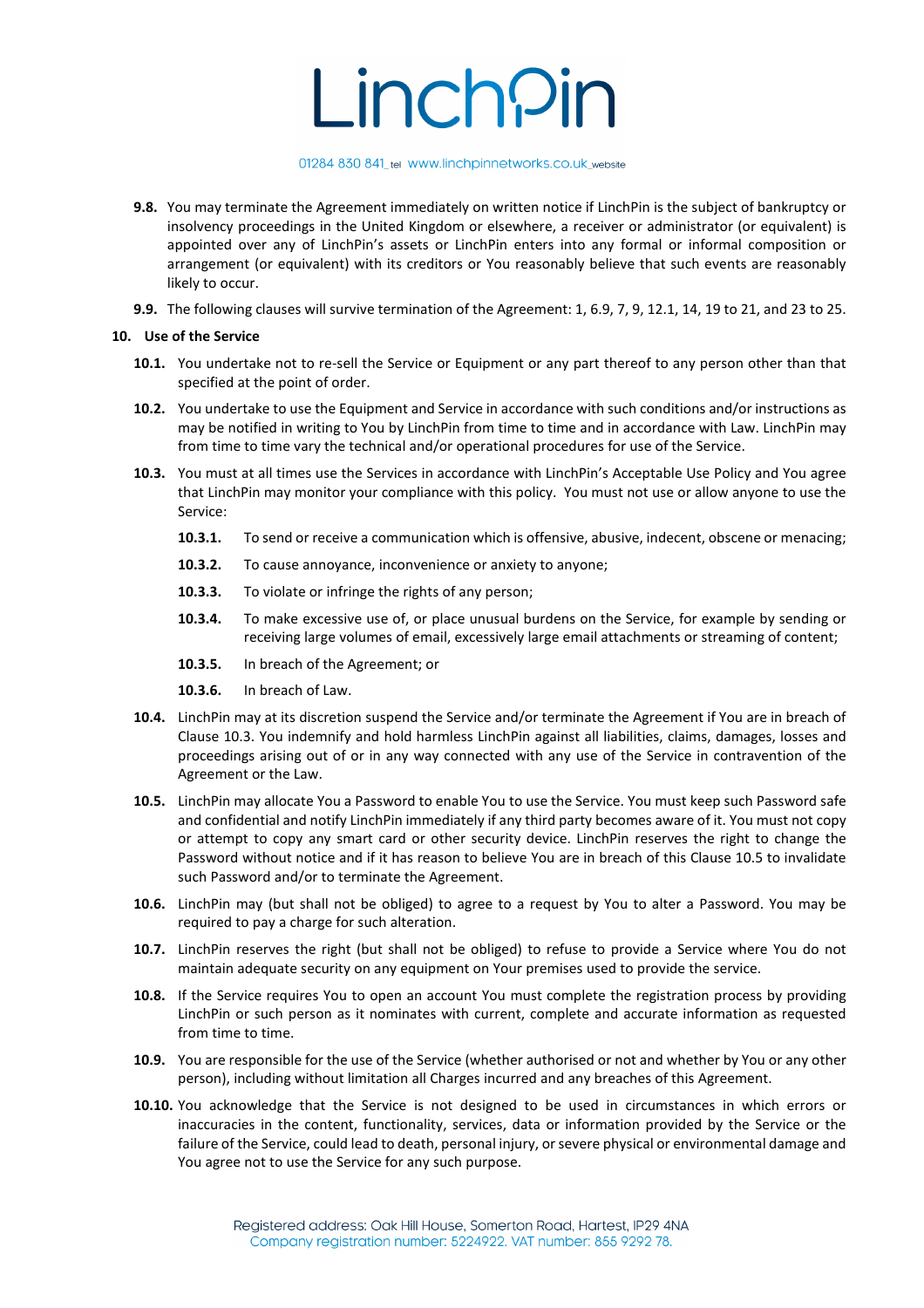# 01284 830 841\_tel www.linchpinnetworks.co.uk\_website

**10.11.** You acknowledge and agree that LinchPin has no knowledge of, and accepts no responsibility for, the content, quality, value or use of the content, traffic or goods or services provided by You to third parties in connection with the Service. You should therefore take all reasonable steps to mitigate the risks inherent in the provision of the Service including, but not limited to, data loss.

### **11. Maintenance**

- **11.1.** LinchPin shall provide such preventative and corrective maintenance services during Normal Working Hours as it reasonably considers necessary for the proper functioning of the Service.
- **11.2.** If You detect any defect or impairment in the operation or performance of the Service You must notify LinchPin NOC of the nature of such defect or impairment. LinchPin will endeavour to respond as promptly as possible after such notification and endeavour to make the necessary corrections.
- **11.3.** LinchPin will be entitled to charge and You will pay a service fee at LinchPin's then current charging rates in the event that the need for any maintenance results from any one or more of the following:
	- **11.3.1.** Misuse or neglect of or accidental or wilful damage to the Equipment, and/or Service; or
	- **11.3.2.** Accidental or wilful disconnection of the Equipment, and/or Service; or
	- **11.3.3.** Your failure to comply with any of the provisions of the Agreement; or
	- **11.3.4.** Fault in, or other problem associated with, any telecommunications system not run by LinchPin or in the Customer Apparatus; or
	- **11.3.5.** Faults of a minor or intermittent nature which do not significantly affect the provision of the Service.

#### **12. Insurance**

**12.1.** You will maintain at all times during the provision of the Services public liability insurance and occupiers' liability insurance to the levels and coverage as required by law and that a prudent organisation would be expected to maintain.

#### **13. Intellectual Property Rights**

- **13.1.** Intellectual Property Rights in the Service (including any Software) remain the property of LinchPin or its licensors.
- **13.2.** You agree to comply with the terms of the Agreement and any licences required by the owner of any Intellectual Property Right in the Services and/or Software notified to You by LinchPin or appearing on screen as an integral part of the Service. If You do not consent to any such licences, You may within 7 days of being notified of such a license terminate the Agreement. However Your continued use of the Service or failure to terminate the Agreement will be deemed to constitute acceptance of the said licences of Software and You shall not be entitled to terminate the Agreement under this Clause.
- **13.3.** LinchPin hereby grants You a non-exclusive revocable licence to use the Software in executable object code form solely for the term and purposes of this Agreement.
- **13.4.** The licence granted to You under the Agreement is personal to You and may not be leased, sublicensed, transferred, assigned, lent or otherwise disposed of.
- **13.5.** Unless otherwise stated in the terms of any agreements/licences provided with the Software or except to the extent permitted by Law You must not copy the Software, except to make a single copy for backup or archival purposes. Any such copy shall be subject to the Agreement as if it were the original and shall contain all notices regarding proprietary rights contained in the Software originally provided to You. This licence does not grant You any right to any enhancement, reversion or update to the Software. However LinchPin or its licensors may at any time make available and subject to the provisions of Clause 10.1 require You to accept such enhancements, reversions or updates and may cease to distribute or license previous versions of the Software to You. You must comply with the terms of the Agreement (and any other licence agreements governing such Software) in relation to such enhanced, revised or updated Software as if it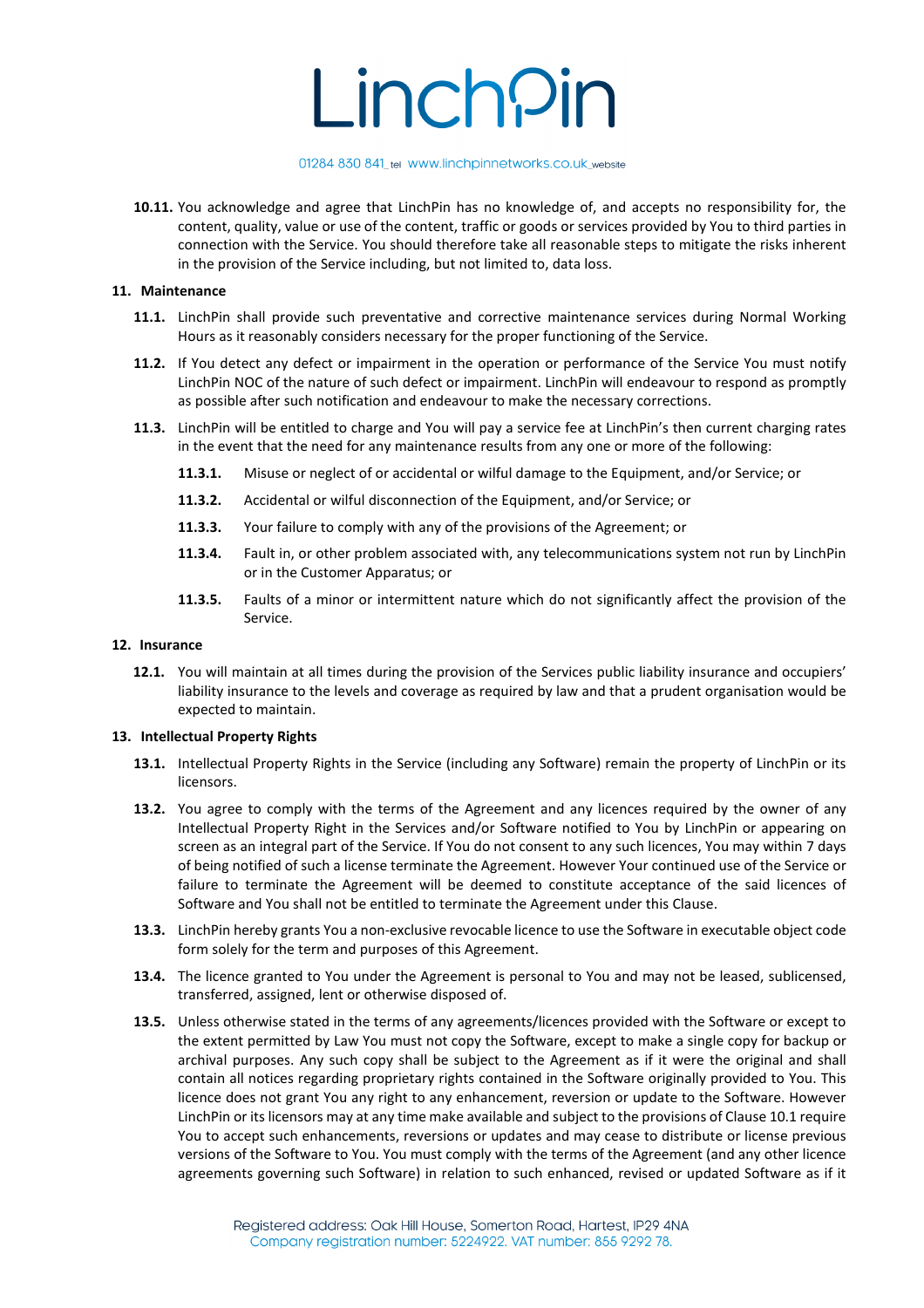

were the original Software. LinchPin shall be entitled to charge You its then current standard charges for such Software and any enhancements, reversions and updates.

- **13.6.** You must not attempt to reverse engineer, decipher, decompile or disassemble the Software except to the extent permissible by Law. You must not reduce the Software to human readable form or knowingly allow others to do so. You must not modify the Software or create derivative works of the Software. You must not transmit or distribute the Software electronically, via the Internet or in any other way.
- **13.7.** Whilst LinchPin and its suppliers have made reasonable efforts to minimise defects or errors in the Software and to check the Software for viruses, LinchPin does not warrant that Your use of the Software will be uninterrupted or that the operation of the Software will be error free, virus free or secure, or that the Software and the functions of the Software will be merchantable and will meet Your requirements. In addition, the security mechanism implemented by the Software has inherent limitations and You shall have sole responsibility in determining that the Software sufficiently meets Your needs.

### **14. Limitations of Liability**

- **14.1.** Nothing in the Agreement will limit or exclude either Party's liability for fraudulent misrepresentation, death or personal injury resulting from its own negligence or for any liability which cannot be excluded or restricted by law.
- **14.2.** Save in relation to any claims arising in connection with the indemnities pursuant to Clauses 3.6, 10.4, and 14.7 and subject to Clause 14.1 each Party's aggregate liability in any year of the Agreement (other than for payment of Charges) shall be limited to an amount not exceeding the Charges paid or payable in that year (provided that any claims arising after termination or expiry of the Agreement will be deemed to have arisen in the final year of the Agreement and be subject to the Charges paid or payable in such final year).
- **14.3.** Notwithstanding the above neither Party shall have any liability in contract, tort or otherwise (including liability for negligence), for loss or damage, whether direct or indirect, of business, production, operation time, goodwill, reputation, contracts, revenue, profits (other than for payment of Charges), for any loss of anticipated savings, for wasted expenditure or for any indirect or consequential loss whatsoever arising out of or in connection with the performance or non-performance by the Party of its obligations under the Agreement.
- **14.4.** LinchPin shall not be liable for any loss of (or loss of use of) data resulting from Your use of the Service including without limitation any delays, non-delivery or missed deliveries directly or indirectly caused to You by such loss.
- **14.5.** You will indemnify and keep indemnified LinchPin against any and all claims, which are brought or are threatened against LinchPin by any person arising out of Your breach of the Acceptable Use Policy.
- **14.6.** Without undertaking any obligations to give any such advice and/or recommendations, LinchPin shall not be liable for any loss or damage suffered by You as a result of placing reliance on LinchPin's advice and/or recommendations regarding the use of a third party's products or services.
- **14.7.** In the event that any service credits are payable by LinchPin in respect of any failure to meet an SLA then payment of such service credits will be Your sole and exclusive remedy for such breach.
- **14.8.** Clauses 14.1 14.7 set out each Party's entire liability (including any liability for the acts and omissions of its employees, agents or contractors) to the other Party in (whether arising under contract (including without limitation, in relation to any deliberate repudiatory and fundamental breaches), statute, tort (including without limitation negligence), indemnity or otherwise) arising in connection with the performance, contemplated performance or non-performance of the Agreement. You acknowledge that the exclusions and limitations of LinchPin's liability in the Agreement are reasonable.

### **15. Suspension and other LinchPin Powers**

**15.1.** LinchPin may: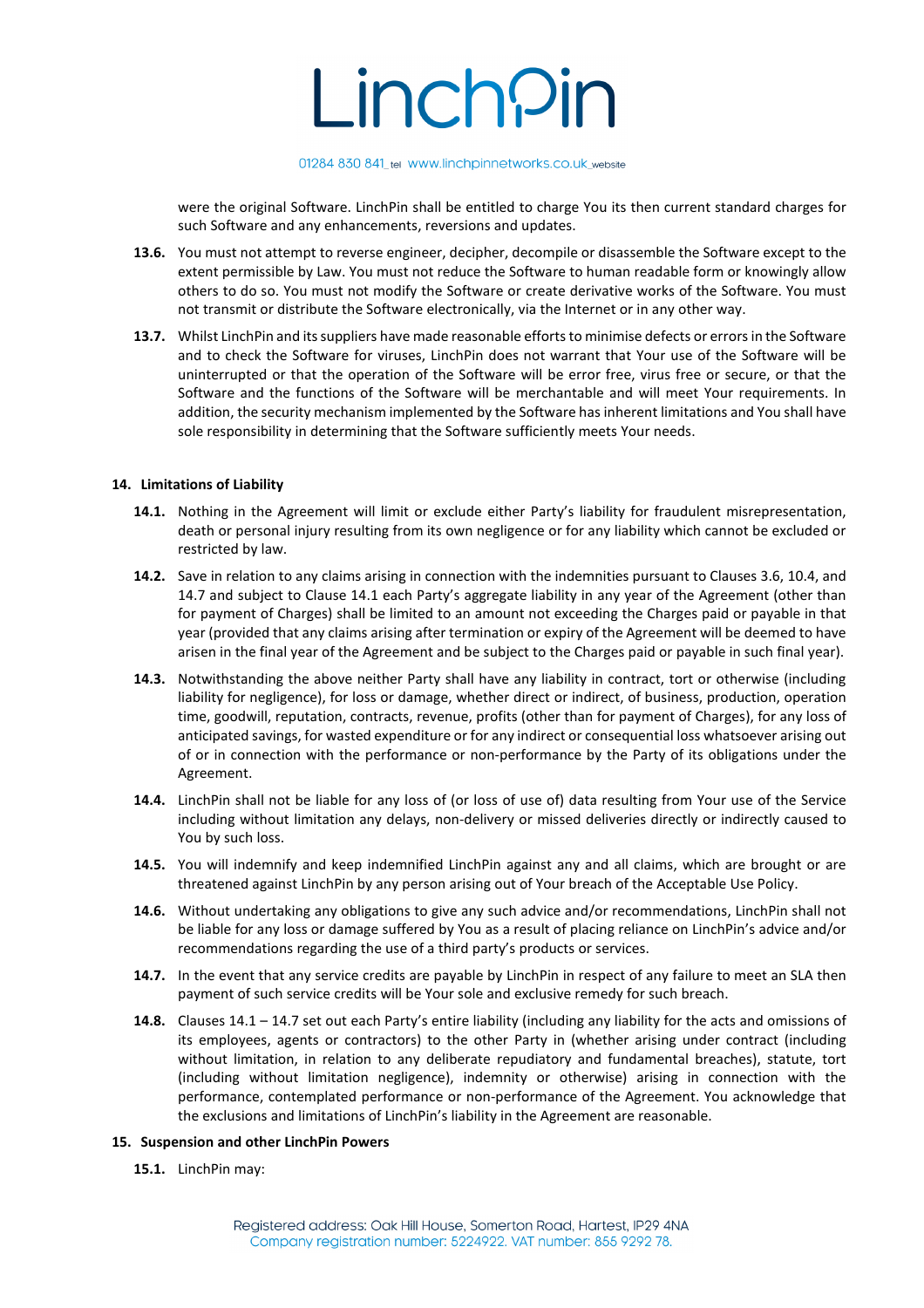#### 01284 830 841\_tel www.linchpinnetworks.co.uk\_website

- **15.1.1.** In an emergency suspend the Service to provide or safeguard a service to an emergency organisation or any other essential services;
- **15.1.2.** Temporarily suspend the Service or any part thereof to vary the technical specification of the Service or for repair, or to make any modification, change, addition to, or replacement of, any part of the Network or the Services where this is required to conform with any applicable safety, statutory or legal requirements;
- **15.1.3.** Give such instructions to You about the use of the Service it deems reasonably necessary;
- **15.1.4.** Do whatever is required of it to comply with instructions issued by the Government, an emergency service or other competent authority; and
- **15.1.5.** Suspend the Service in any circumstance in which it is entitled to terminate the Agreement.
- **15.2.** Except in an emergency when no such notice is required, LinchPin shall give You as much notice as reasonably practicable if the Service is to be suspended but You shall have no claim against LinchPin for any suspension of the Service pursuant to Clause 15.1. Any exercise by LinchPin of its right to suspend the Agreement shall not exclude LinchPin's right subsequently to terminate the Agreement.
- **15.3.** If the Service is suspended pursuant to Your default You must continue to pay Charges during such suspension and shall reimburse LinchPin's costs and expenses reasonably incurred by the implementation of such suspension together with all outstanding amounts due under the Agreement. Where LinchPin agrees (at its discretion) to recommence the Service You must pay LinchPin's reasonable charges in relation to such re-commencement and, at LinchPin's discretion, You shall pay a reasonable deposit against future payments.

# **16. Time not of the essence**

**16.1.** Any dates quoted by LinchPin in connection with the provision of the Service or delivery and installation of the Equipment shall be treated as estimates only. LinchPin accepts no liability for failure to meet such dates and time shall not be of the essence of the Agreement for this purpose.

# **17. Force Majeure**

- **17.1.** Neither Party shall be liable for any breach of its obligations under the Agreement (other than in relation to payment of sums due) where it is hindered or prevented from carrying out its obligations by reason of any Force Majeure Event.
- **17.2.** Where such cause continues for more than three (3) calendar months either Party may without additional liability terminate the Agreement by giving not less than 30 working days' written notice to the other Party.

#### **18. Variation**

- **18.1.** Unless otherwise set out in this Agreement and subject to Clauses 18.2, 18.4 and 18.5 any variation to the Agreement shall be agreed by the Parties in writing.
- **18.2.** Notwithstanding Clause 18.1 LinchPin reserves the right to amend or vary the Agreement, by giving You 30 days' written notice thereof (or such lesser period if specified by a regulatory body) in order to:
	- **18.2.1.** Comply with any legal or regulatory obligation;
	- **18.2.2.** Comply with any requirements imposed on Us by a third party telecommunications provider;
	- **18.2.3.** Protect any of our owned Intellectual Property;
	- **18.2.4.** Introduce new or improved Service Levels
	- **18.2.5.** Maintain the integrity or security of the Network;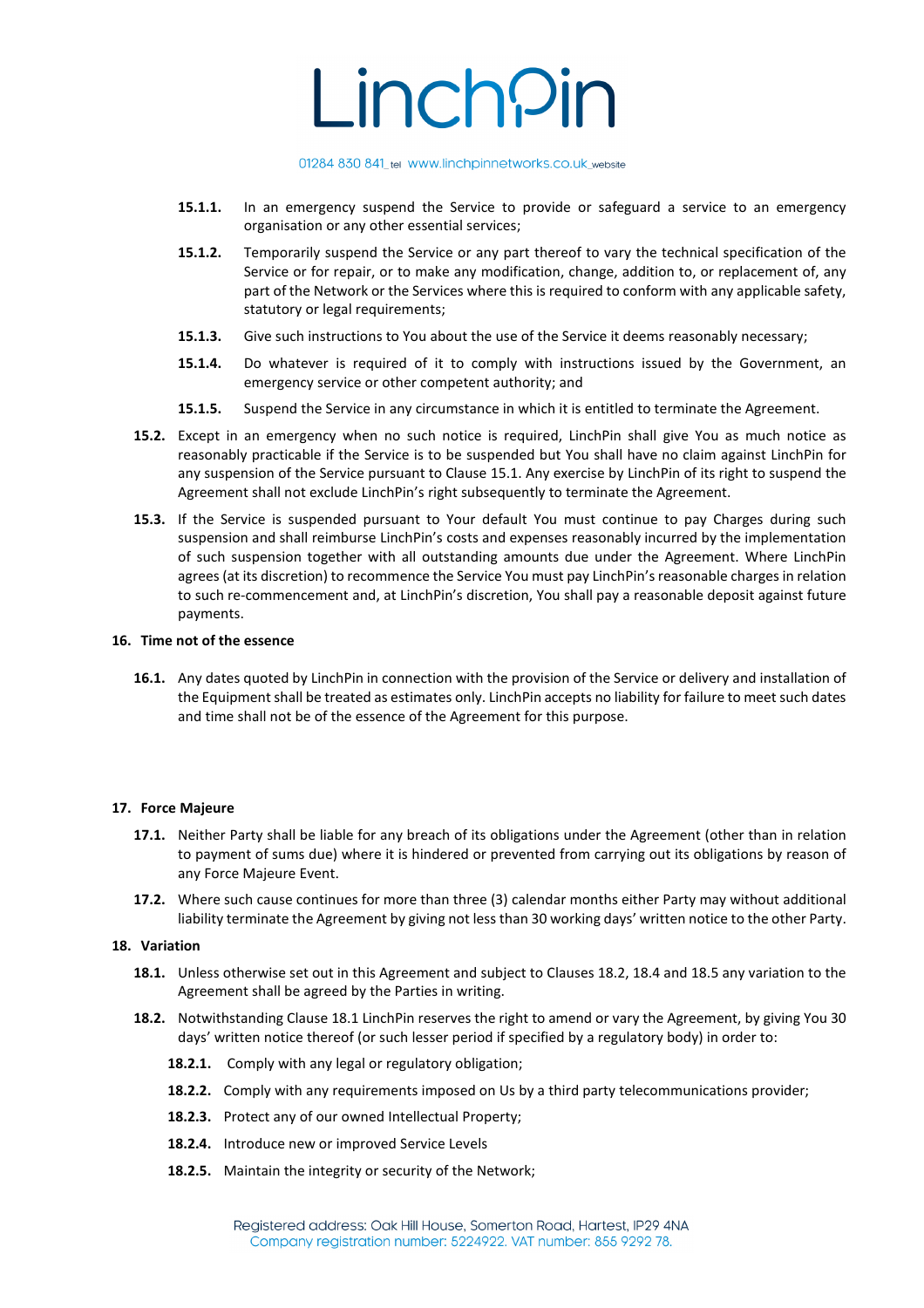

Provided that the changes in 18.2.4 and 18.2.5 shall not unreasonably affect the Service.

- **18.3.** If You request and LinchPin agrees to a change of Service (including without limitation adding, deleting or exchanging a Service) or a change of Site, You must complete such formalities as LinchPin shall require giving effect to such a change and You must pay to LinchPin its then current charges for such change and to reflect such change LinchPin may without notice revise the Charges.
- **18.4.** Subject as stated in this Clause, LinchPin may vary the Service from time to time, provided that the new service will have at least equivalent functionality and service levels to the original Service.
- **18.5.** LinchPin may otherwise modify or cancel the Service, or part of a service, for a number of reasons including end of life, in the event that LinchPin's Third Party Suppliers' services are altered so as to affect the provision by LinchPin of the Service or there is a technical or regulatory reason to do so.
- **18.6.** Any variation to the Agreement pursuant to Clauses 18.4 of these Standard Terms and Conditions shall not be subject to the terms of Clause 18.2.

#### **19. Data Protection**

- **19.1** Both parties agree that they will at all times comply with their obligations under the current Data Protection Legislation ("UK GDPR" and Data Protection Act 2018), and all statutory instruments, orders, regulatory requirements, subordinate legislation made pursuant to it or codes of practice governing the processing, including the collection, use, storage and transmission of any personal data required to be processed under this agreement.
- **19.2** Both parties acknowledge that for the purpose of Data Protection Legislation that LinchPin is the Processor of any data that You provide to us (as defined by Data Protection Legislation) or a subprocessor for You. Unless otherwise required by law, LinchPin will process the personal data only on the written instructions of the Controller (or in the case where We are a sub-processor, on instructions from You). The data will be processed for the purpose of providing the service. In relation to the above, You acknowledge that, in order for LinchPin to provide the service, We will also be required to disclose information to the telecommunications companies who will supply any element of the service, who are also compliant with the current data protection legislation. You acknowledge that if we are not permitted to pass on this information then we may not be able to provide the service purchased.
- **19.3** In addition to paragraphs 19.1 and 19.2 above, both parties agree that:
	- **19.3.1** all data shall be processed lawfully, fairly and in a transparent manner;
	- **19.3.2** data will only be collected for the specified, explicit and legitimate purposes of providing the service (or otherwise as notified and agreed with You) and not further processed in a manner that is incompatible with those purposes;
	- **19.3.3** the processing of data shall be adequate, relevant and limited to what is necessary in relation to the purposes for which they are processed;
	- **19.3.4** the data is accurate and kept up to date;
	- **19.3.5** all data which is kept in a form which permits identification of data subjects shall be retained for no longer than is necessary and for the purposes for which the personal data are processed;
	- **19.3.6** no personal data will be transferred outside of the UK without appropriate safeguards being in place;
	- **19.3.7** they will promptly notify the other party of any data breach;
	- **19.3.8** it will provide the other party with any information which the other party may reasonably require to satisfy itself that the obligations under the Data Protection Legislation are being met; and
	- **19.3.9** it will ensure that it does not knowingly or negligently do or omit to do anything which places the other party in breach of its obligations under the Data Protection Legislation.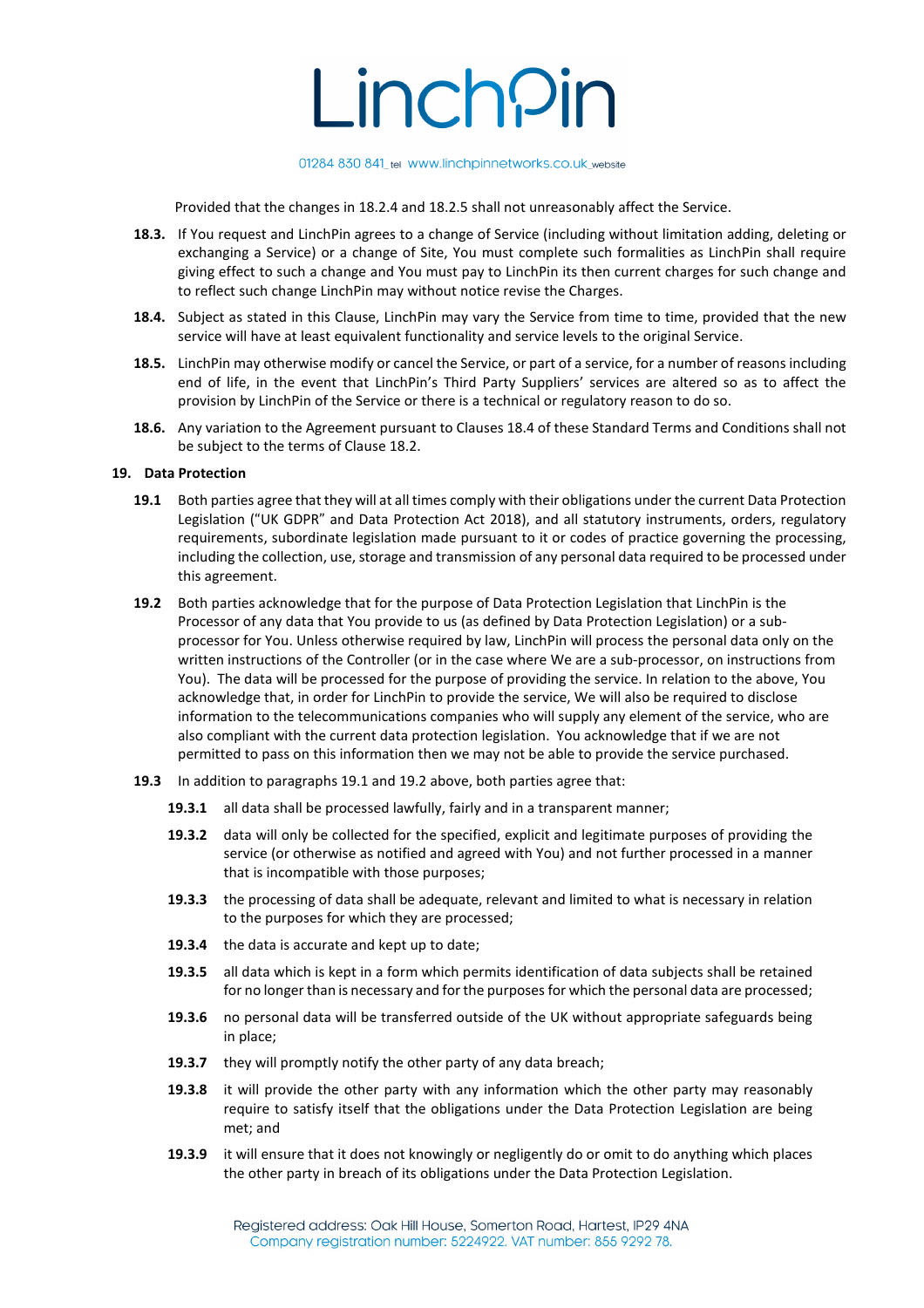01284 830 841\_tel www.linchpinnetworks.co.uk\_website

- **19.4** Both parties shall take all appropriate technical and organisational security measures necessary to:
	- **19.4.1** preserve the security and integrity of any personal data disclosed; and
	- **19.4.2** to prevent any unauthorised or unlawful processing; and
	- **19.4.3** to protect all personal data from all security risks including accidental loss, misuse, unauthorised access, theft, fraud, destruction and damage.
- **19.5** As the Processor, LinchPin also agrees that:
	- **19.5.1** all employees who are authorised to process the personal data are subject to a duty of confidentiality;
	- **19.5.2** We will provide reasonable assistance to the Controller in providing access to the data subject and allowing the data subjects to exercise their rights under the Data Protection Legislation;
	- **19.5.3** We will assist the Controller in meeting their requirements regarding the notification of any personal data breach, the security of processing, and the conduct of any data protection impact assessments that they require under the Data Protection Legislation;
	- **19.5.4** We will delete or return all personal data to the Controller as requested at the end of the contract;
	- **19.5.5** We agree to make available all information necessary to demonstrate our compliance with Data Protection Legislation, including allowing for and contributing to audits and inspections. We will inform the Controller immediately if we are asked to do something which infringes the current Data Protection Legislation.
	- **19.5.6** We will co-operate as required with the ICO.

Nothing within this paragraph will relieve LinchPin of our own direct responsibilities and liabilities under Data Protection Legislation.

# **20. Confidentiality**

- **20.1.** For the purposes of this agreement, 'Confidential Information' includes all information (whether written, oral or in other form) that would be regarded as confidential by a reasonable business person relating to the business, affairs, finances, customers, suppliers, plans, intentions, market opportunities, operations, processes, product information, know-how, designs, trade secrets or software of the Disclosing Party, their subsidiaries or group companies. This includes in particular (by way of example only and without limitation) secret formulae, details of suppliers and their terms of business, details of customers and their requirements, the prices charged to and terms of business with customers, marketing plans and sales forecasts, financial information, results and forecasts (save to the extent that these are included in published audited accounts), any proposals relating to the acquisition or disposal of a company or business or any part thereof or to any proposed expansion or contraction of activities, details of employees and officers and of the remuneration and other benefits paid to them, and any information which the Receiving Party is aware or should reasonably be aware is, or has been told is, confidential.
- **20.2.** Each Party (in this Clause "Receiving Party") undertakes to the other Party ("Disclosing Party"):
	- **20.2.1.** To keep confidential the Disclosing Party's information of a confidential nature obtained from the Disclosing Party in discussions leading to the Agreement and subsequently received pursuant to this Agreement ("in this Clause "Confidential Information"); and
	- **20.2.2.** Not to disclose the Confidential Information in whole or in part to any other person without the Disclosing Party's written consent, except to the Receiving Party's employees, agents and subcontractors involved in the supply or use of the Services (as the case may be) on a confidential and need-to-know basis; and
	- **20.2.3.** To use the Confidential Information solely in connection with the supply or use of the Services (as the case may be) and not for its own or the benefit of any third party.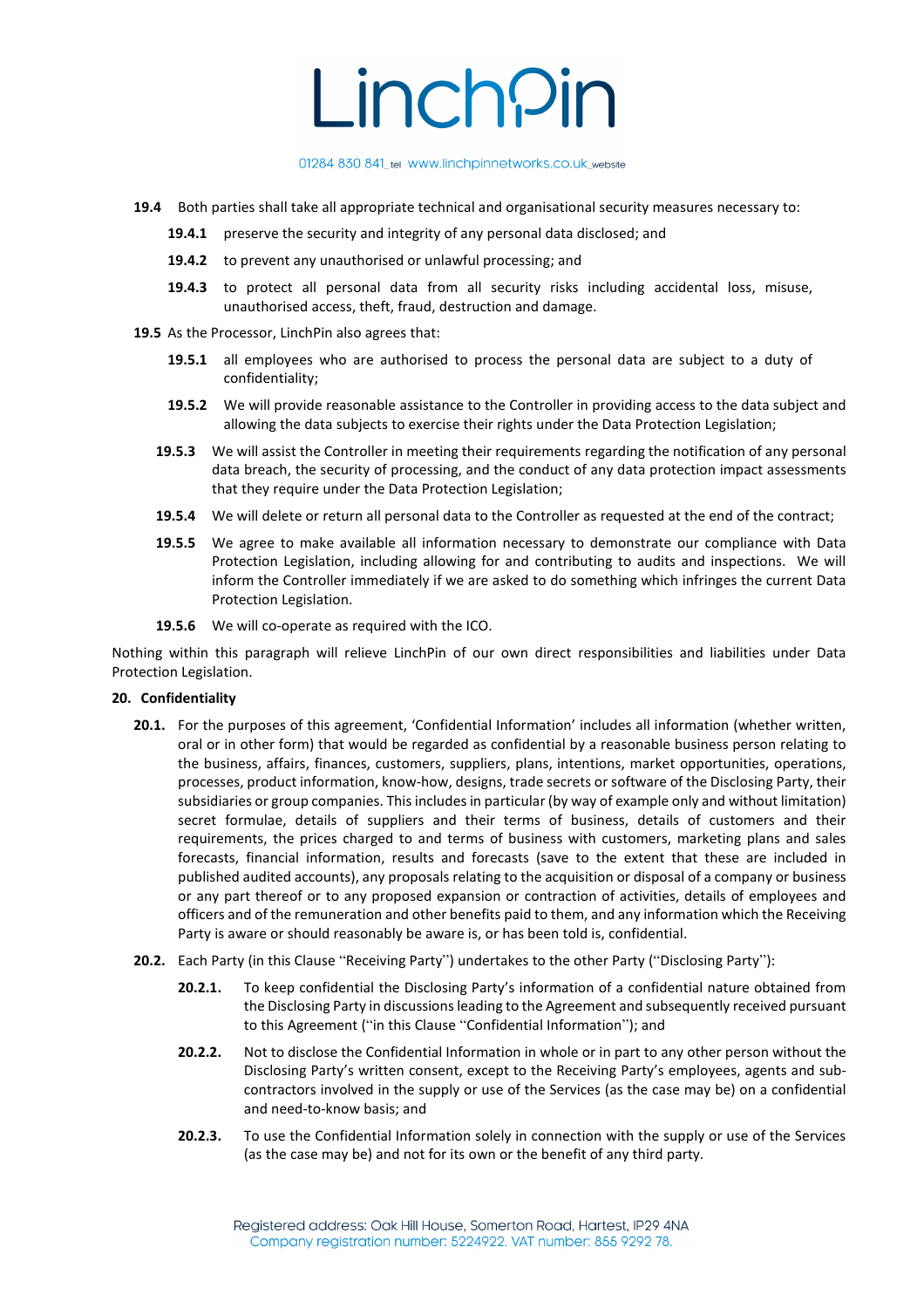### 01284 830 841\_tel www.linchpinnetworks.co.uk\_website

- **20.3.** You shall not disclose the existence of this Agreement to any third party without the prior written consent of LinchPin.
- **20.4.** The confidentiality obligations in Clauses 20.1 and 20.2 will not apply if the Receiving Party is required by court, government or other regulatory body to disclose the Confidential Information, but only to the extent required by law, provided that the Receiving Party gives the Disclosing Party written notice as soon as practicable of such requirement.
- **20.5.** The confidentiality obligations in Clauses 20.1 and 20.2 will not extend to the Confidential Information which the Receiving Party can prove to the Disclosing Party's reasonable satisfaction:
	- **20.5.1.** Has ceased to be secret without default of the Receiving Party's part; or
	- **20.5.2.** Was already in the Receiving Party's possession prior to disclosure by the Disclosing Party; or
	- **20.5.3.** Has been received from a third party who did not acquire it in confidence.

### **21. Information Security**

LinchPin Networks Privacy Policy can be found at www.linchpinnetworks.co.uk/privacy-policy/

### **22. Anti-Bribery**

Neither party will engage in any activity, practice or conduct which would constitute an offence under sections 1, 2 or 6 of the Bribery Act 2010 if such activity, practice or conduct had been carried out in the UK and will have in place and comply with an anti-bribery and anti-corruption policy. If a party breaches this clause the other party will have the right to terminate this agreement immediately on written notice to the breaching party.

#### **23. Modern Slavery and Human Trafficking**

Both parties shall ensure that there is no modern slavery or human trafficking within their business and as far as reasonably possible within their supply chain. You agree to comply with our modern slavery and human trafficking statement as found on our website.

#### **24. Entire Agreement**

**24.1.** This Agreement contains the entire agreement between the Parties with respect to the subject matter of this Agreement (the "**Subject Matter**") and supersedes and replaces all other written and oral communications between the Parties relating to the Subject Matter. Except for the express provisions in this Agreement (and any express provisions contained in any documentation which is expressly incorporated), all other warranties, conditions, terms, representations, statements, undertakings and obligations whether express or implied by statute, common law, custom, usage or otherwise are hereby excluded to the maximum extent permitted by law. The Parties hereby confirm that they have not relied upon any representations, communications or other matters which have not been expressly stated in this Agreement, whether as an inducement to enter into this Agreement or otherwise. Notwithstanding any provision to the contrary, nothing in this Agreement limits or excludes either Party's liability for fraudulent misrepresentations.

#### **25. Assignment and Novation**

- **25.1.** You must not assign or delegate or otherwise transfer or deal with all or any of Your rights or obligations under the Agreement without the prior written consent of LinchPin.
- **25.2.** LinchPin may assign or otherwise delegate all or any of its rights or obligations under the Agreement to any person or entity.

#### **26. Notices**

Unless otherwise stated in the Agreement: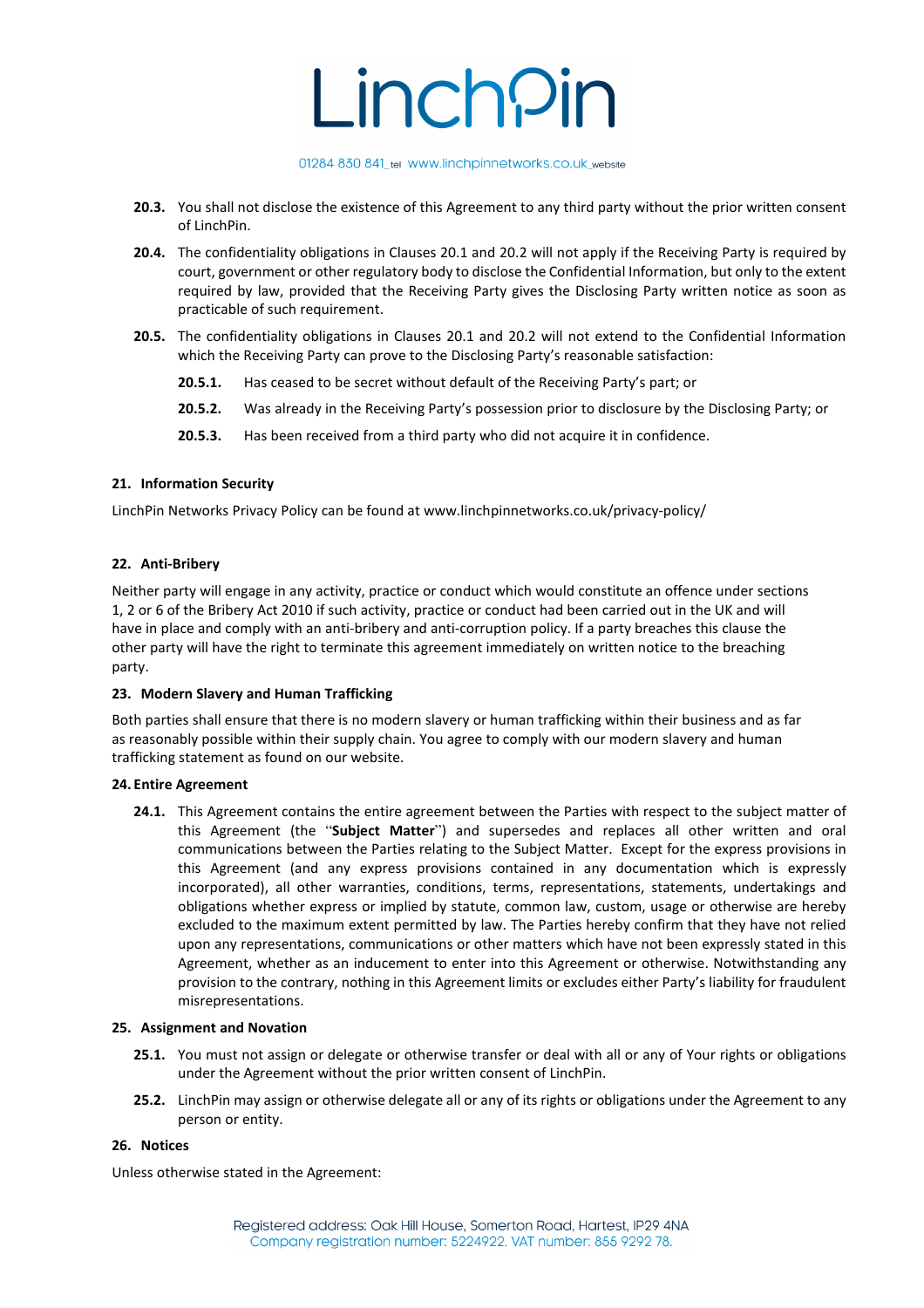#### 01284 830 841\_tel www.linchpinnetworks.co.uk\_website

**26.1.** Notices sent by You to LinchPin shall be sent by hand or post to the Head of Customer Services at the address below or as otherwise notified to You.

Head of Commercial

LinchPin Networks Ltd, Oak Hill House, Somerton Road, Hartest, IP29 4NA.

- **26.2.** Notices sent by LinchPin to You may be sent:
	- **26.2.1.** By hand or by post to Your billing address specified on the Order Form or to Your registered office; or
	- **26.2.2.** By electronic mail to Your electronic mail address specified on the Order Form or as otherwise notified to LinchPin in writing.
- **26.3.** Notice given by hand shall be deemed given the same day. Notice given by post shall be deemed to have been given three (3) days after the date of posting. Any communication by electronic mail shall be deemed to have been made on the working day on which the notice is first stored in the other Party's electronic mail-box.

# **27. Miscellaneous**

- **27.1.** Each party warrants that it has full capacity and authority, and all necessary licenses, permits and consents to enter into and perform its obligations under this agreement.
- **27.2.** No waiver by LinchPin of any default by You under the Agreement shall operate or be construed as a waiver by LinchPin of any future defaults, whether of a like or different character. No granting of time or other forbearance or indulgence by LinchPin to You shall imply a waiver of LinchPin's rights or shall in any way release, discharge or otherwise affect Your liability under the Agreement.
- **27.3.** If any provision of the Agreement shall be prohibited or adjudged by a court of competent jurisdiction to be unlawful, void or unenforceable, such provision shall to the extent required be severed from the Agreement and rendered ineffective as far as possible without modifying the remaining provisions of the Agreement and shall not in any way affect any other circumstances or the validity or enforcement of the Agreement.
- **27.4.** The provisions of the Agreement of a continuing nature shall survive termination of the Agreement for any reason whatsoever.
- **27.5.** In the event of any inconsistencies between the contents of this Agreement, the applicable order of precedence shall be (i) the Order Form; (ii) the Standard Terms and Conditions; (iii) the relevant Product Description; (iv) the relevant SLA(s); and any other document referred to therein
- **27.6.** During this Agreement and for a period of twelve (12) months following the termination of the Agreement (for whatever reason) You shall not employ or engage directly or indirectly (without LinchPin's prior written agreement) nor make or seek to make any offer of employment or engagement to any of LinchPin's staff, including its sub-contractors, who have dealt with You in the course of the negotiation, conclusion and performance of the Agreement. In the case of a breach, then You will pay LinchPin a fee equal to twelve (12) months of the employee's salary or sub-contactor's fees.
- **27.7.** This Agreement shall not be enforceable by any person not a party to the Agreement under the Contracts (Rights of Third Parties) Act 1999.

# **28. Governing Law and Arbitration**

**28.1.** The Agreement and any disputes arising in connection with this Agreement shall be governed by and construed in accordance with English law and the Parties agree to submit to the exclusive jurisdiction of the English Courts.